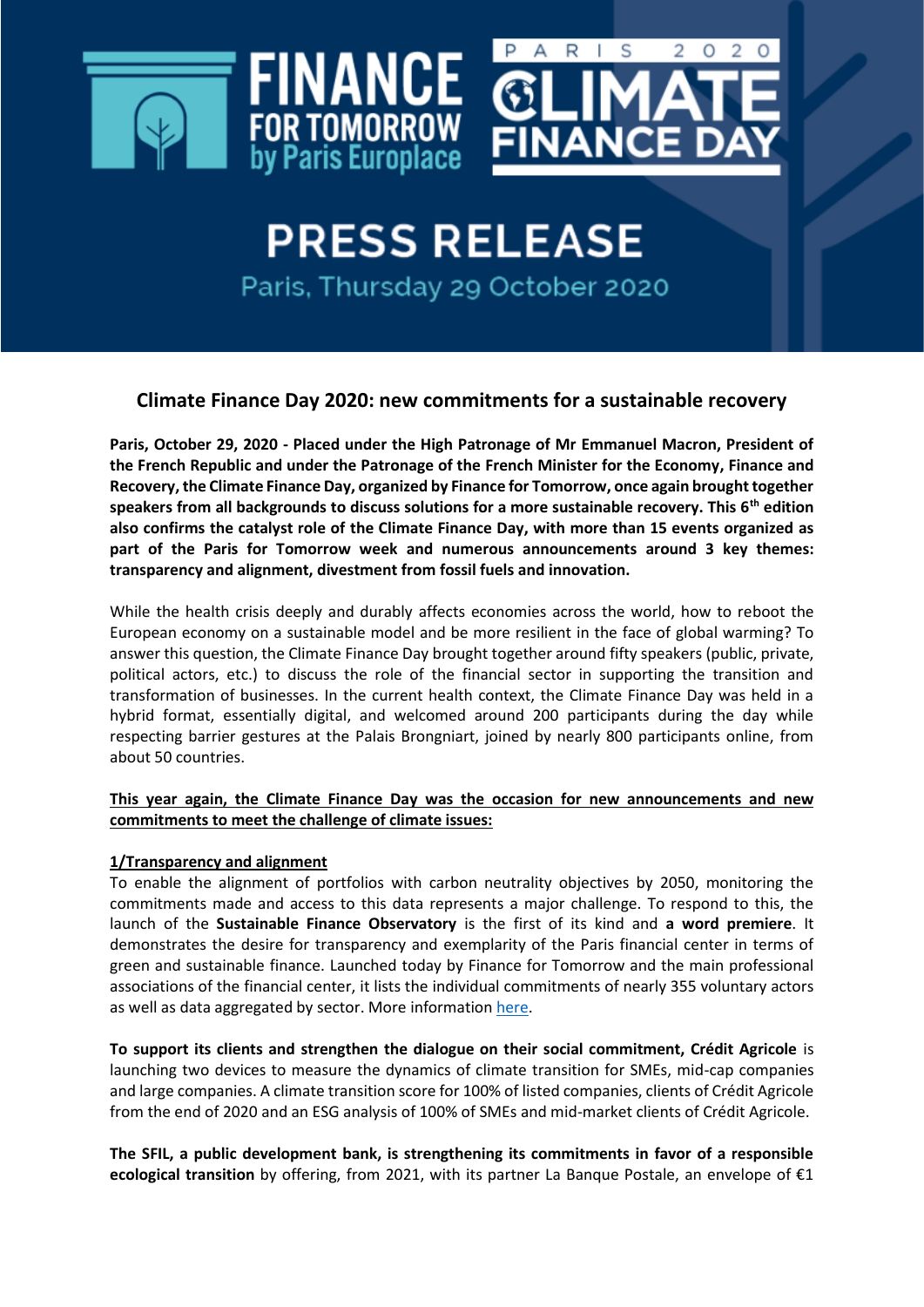billion in green loans to local authorities and €1 billion social loans to public hospitals each year. This amount adds to the €40 billion over 2020-2024 announced as part of the Caisse des Dépôts group's recovery plan.

## **2/Divestment from fossil fuels**

Already a pioneer in the exclusion of coal, the Paris financial center actors are taking a new step in the exclusion of the most polluting energies. **The French government, in the first place, will no longer grant an export guarantee for extra-heavy oil and unconventional hydrocarbon projects from January 1, 2021**, and no more funding for oil exploitation projects by 2025 and gas at most in 2035.

**The Caisse des Dépôts group (including Bpifrance and SFIL) is strengthening the supervision of its fossil fuel financing** by applying increased selectivity to the oil and gas sector and to coal. It will not invest or fund companies whose exposure to shale oil and gas, bituminous sands and arctic resources account for more than 10% of turnover. It also undertakes to strengthen its shareholder dialogue with companies in these sectors on the basis of demanding criteria. More informatio[n here.](https://www.caissedesdepots.fr/communiques-de-presse)

**Société Générale** is taking a new step in its climate strategy to align its activities with the Paris Agreement. Among the strong announcements, Société Générale announces a target of 10% reduction by 2025 of its global exposure to the oil and gas extraction sector. In addition, in the coming months, Société Générale will set specific objectives for aligning each of its financing portfolios, sector by sector, starting with the most carbon-intensive sectors.

More informatio[n here.](https://www.societegenerale.com/en/news/press-releases/climate-strategy-activities-alignment-with-paris-agreement)

## **3/Innovation**

Since 2018, Finance for Tomorrow has rewarded innovative solutions that help transform financial sector practices, thanks to the support of the Ecological Transition Agency (ADEME) and the EIT Climate-KIC. It is with this objective in mind that the **3 rd edition of the Challenge Fintech for Tomorrow** rewarded three winners who provide concrete answers to accelerate the financing of the ecological transition.

**EcoTree**, winner of this edition, greentech specializing in the ecological and economic development of forests and biodiversity in France. **Villyz**, the Jury's favorite, a platform allowing local authorities to combine bank and citizen financing in order to carry out projects with social, environmental and local impact. **Greenomy**, winner of the international category, "Regtech" solution aimed at helping actors to comply with the new taxonomy of the European Union for sustainable financing.

## **Success for the 2nd edition of Paris for Tomorrow Week**

Placed under the High Patronage of the Paris City Hall, the "Paris for Tomorrow Week" brought together 15 events dedicated to the challenges of financing climate objectives and Sustainable Development Goals (SDGs). ADEME opened the week with the Finance ClimAct program, which aims to develop methods and tools to integrate them into the decision-making processes of various stakeholders in the financial sector. Finance for Tomorrow also co-organised two events on Just Transition with the Principles for Responsible Investment (PRI), and on biodiversity with the 3rd edition of "Investing in Nature" with Mirova.

**Bruno Le Maire, Minister of the Economy, Finance and Recovery, declared:** *"The greening of finance is more than ever an essential lever for achieving carbon neutrality objectives and containing the rise in temperatures according to the trajectory established by the Paris Agreement. All the efforts of public and private actors must converge in this direction. The commitment of the parties to exit from the financing of coal is an essential step. It must now be implemented with the greatest ambition and the greatest transparency, according to common and shared criteria. I hope that similar commitments can*